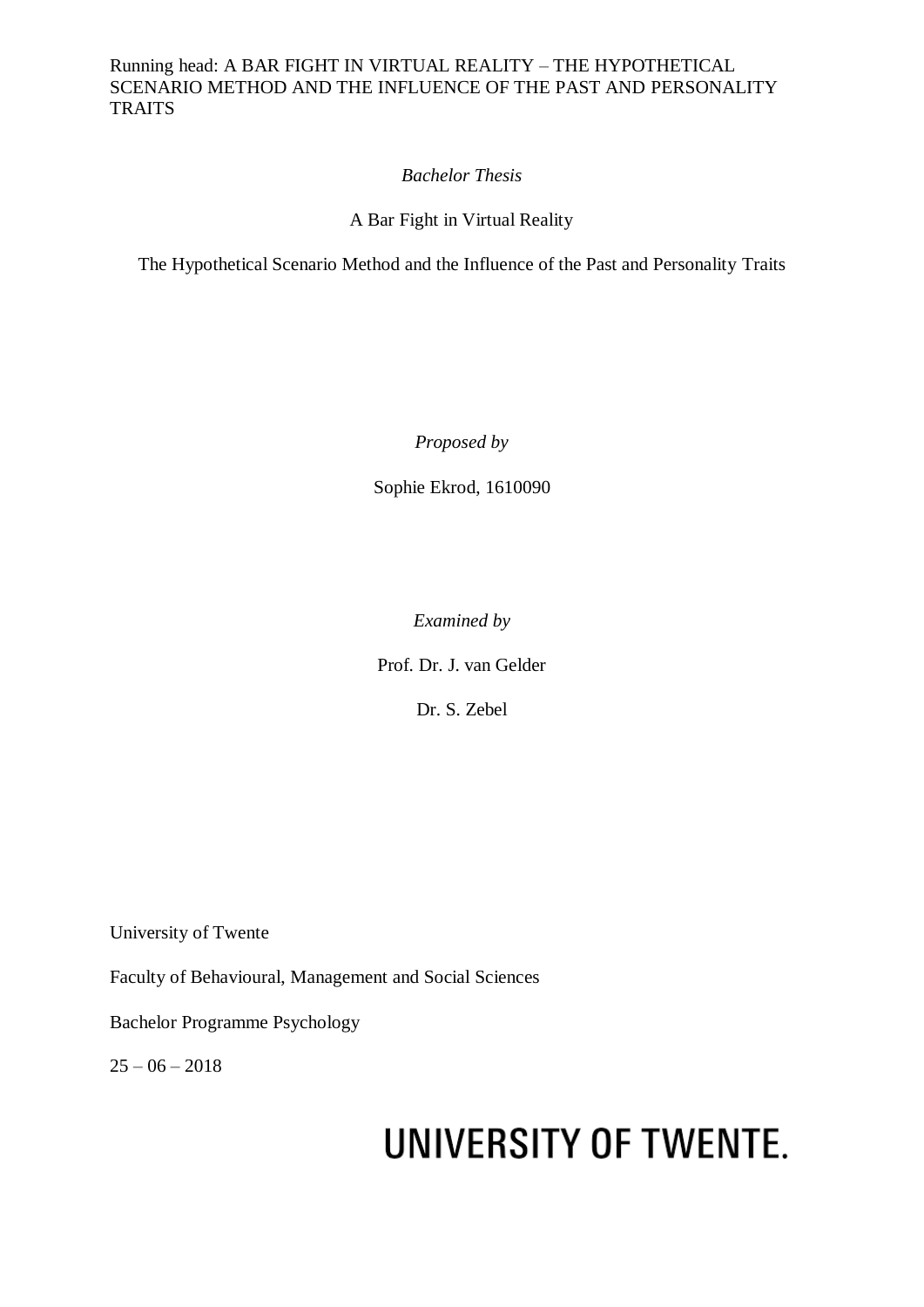#### **Abstract**

Research in criminal decision making broadly deals with the question of how people decide to get involved in a criminal act and how to predict it. This includes violent and aggressive behaviour against others. In the past, the focus of this type of research has been on declaring offenders as rational actors rather than taking their personality into account. This study aims to gain more insight in the relation between specific personal characteristics and the intention to aggress and what reinforces this relationship, for example reports of criminal behaviour in the past as a victim or an offender. It was hypothesized that three out of six personality dimensions relate to the intention to aggress and that self-reported victimization and offending reinforce these relationships. In addition, this study aims to find evidence of the usefulness of Virtual Reality (VR) as a tool in criminal decision making research. Commonly, a written scenario is presented to the participants with corresponding questions to answer but due to the technical improvements in recent years, VR can be used as well. Rather than only reading and trying to imagine oneself in the situation, VR provides a visual representation of it. It was expected that the participants report a higher degree of presence in the VR-scenario than in the written condition. To test these hypotheses an experiment was conducted. A scenario of a "bar fight" in either written form or in VR was presented to students  $(N = 151)$ . After being exposed to the scenario, the participants answered various questions, including the personality questionnaire HEXACO, self-reported offending, self-reported victimization, presence and intention to aggress. The results show indeed a significant relation between the two personality dimensions honesty-humility and agreeableness and the intention to aggress. Selfreported victimization reinforced the relationship between a high honesty-humility and intention to aggress. In addition, there were significant differences between the two conditions in terms of stronger feelings towards presence. To combine the aspects of this study, presence negatively moderated between participants' personality traits and their intention to aggress. Finally, practical implications and suggestions for further research are discussed.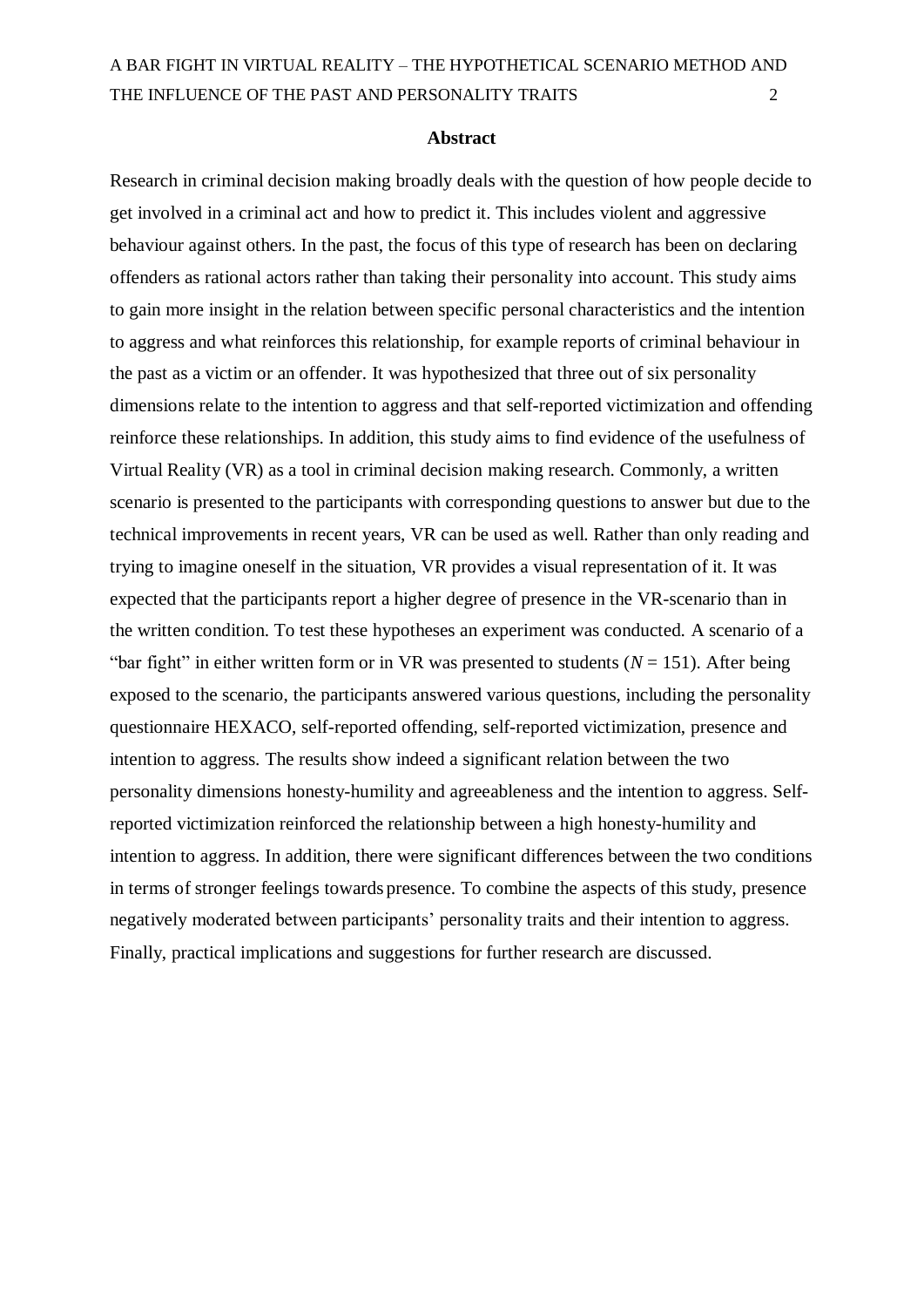Criminal and illegal acts happen on a daily basis. In 2016, the Central Bureau for Statistics registered more than 200.000 cases of violence and aggressive sexual behaviour in the Netherlands (CBS, 2017). The estimated number although, is a lot higher because not every victim reports an attack to the police. Criminal behaviour can be defined as any behaviour that can be prosecuted legally. How do people decide to engage in criminal behaviour, especially in an aggressive and violent manner? Which factors are important to make this decision? Research in criminology and especially, research in criminal decision making, aims to answer these types of questions. That gives society a sharpened idea of what makes people behave antisocially, how to guard from that harm, how to prevent recidivism and how to support victims of crime.

The focus of this paper is on determining the effects of specific personality traits as one factor of deciding to engage in aggressive behaviour. Furthermore, the prediction of violence by criminal behaviour and victimization in the past is discussed, as well as the usefulness of Virtual Reality (VR) in hypothetical scenarios.

Since the 1980s rational choice theories have been prevalent to give explanations for the engagement in crime. These theories include weighing against each other the costs and benefits of committing a crime, arguing that offenders are rational actors. There has been only little attention for the personality of offenders by these theories, or in other words, the personality of the criminals seemed to be irrelevant (Nagin & Paternoster, 1993). However, it can be asked if that explanation is enough to fully understand criminal decision making.

Adding a factor to the rational choice theories, Gottfredson and Hirschi focus in *A General Theory of Crime* (1990) on the individual differences of the offender. According to this theory, especially poor self-control is responsible for engaging in a criminal event. A poor ability of controlling the self includes a lack of empathy, a preference for risk-taking, little interest in long-term planning, a low tolerance for frustration, a lack of persistence and preferring physical rather than mental activity (Schreck, 1999). Still, it is stated that the individuals are "rational decisionmakers" (Nagin & Paternoster, 1993, p. 470). Research by Van Gelder and De Vries (2012) shows that criminal behaviour seems to be influenced by the costs that are perceived. In addition to that, their research makes clear why personality traits in crime are to be considered important. It is argued that rational choice theories and individual differences do not exclude each other and given that personality traits are thought of to be key factors nowadays, it is necessary to integrate them with the rational accounts to better understand criminal decision making.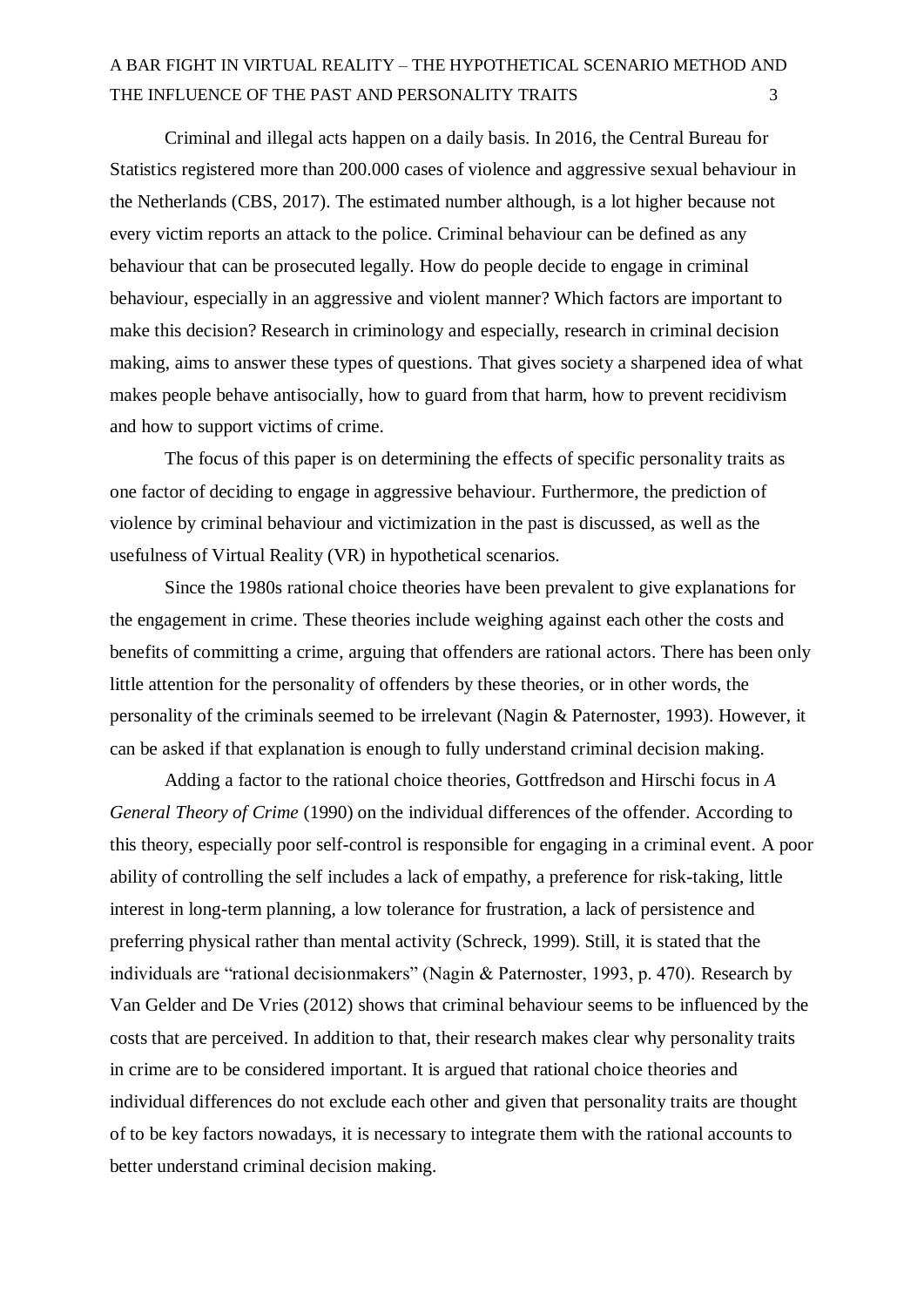#### Aggression and personality

Aggressive behaviour as a criminal act includes physical (e.g. hitting, pushing, kicking) and verbal (e.g. threatening, insulting, cursing) behaviour with the goal to injure someone (Johnson & Johnson, 2014). Aggression can also be defined in terms of impulsive vs. non-impulsive behaviour. Impulsivity is characterized as a "tendency to act on the spur of the moment, neither thinking, nor planning, nor considering potential risks and alternative modes of action" (Plutchik & Van Praag, 1995, p. 12). According to this definition, again, poor self-control plays an important role in aggression as a criminal act.

In addition to the lack of self-control, personality traits seem to determine the willingness to engage in violent behaviour as well and therefore committing a crime. Models can be used to specify those personality traits: The HEXACO model covers the human personality with the help of six different dimensions: Honesty-Humility, Emotionality, Extraversion, Agreeableness, Conscientiousness and Openness to Experience (Lee & Ashton, 2004).

Criminal behaviour is related to three out of these six dimensions of the HEXACO, namely a low agreeableness, low emotionality and low honesty-humility (Van Gelder & De Vries, 2012). According to lexical studies about personality structures, poor agreeableness is characterized by being "ill-tempered, quarrelsome, stubborn and choleric" (Ashton & Lee, 2007, p. 156). Just by the pure meaning of the word, it is assumed that a person with poor agreeableness shows a tendency to aggress due to a lack of patience, thereby displaying hostile behaviour. Low emotionality is associated with a lack of fearfulness, a lack of empathy and being "brave, tough, independent, self-assured, stable" (Ashton & Lee, 2007, p. 156). This makes the individual more likely to engage in risk-taking behaviour. The honestyhumility dimension is considered as most important in criminal decision making (Van Gelder & De Vries, 2012). A person who shows a poor honesty-humility is characterized by being less "fair-minded" and less "faithful" (Ashton & Lee, 2007, p. 156). In addition, lower moral standards and caring less about the well-being of others correlate with a poor honestyhumility.

Indeed, prior studies have provided evidence for the relationship between personality traits and aggression throughout the years. From this research, it seems clear that the three HEXACO dimensions agreeableness, emotionality and honesty-humility relate to aggressive behaviour. It is less clear whether these effects are reinforced by other factors.

According to Gendreau, Little and Goggin (1996), a strong predictor of offender recidivism is a "criminal history/history of antisocial behaviour" (p. 575). This gives an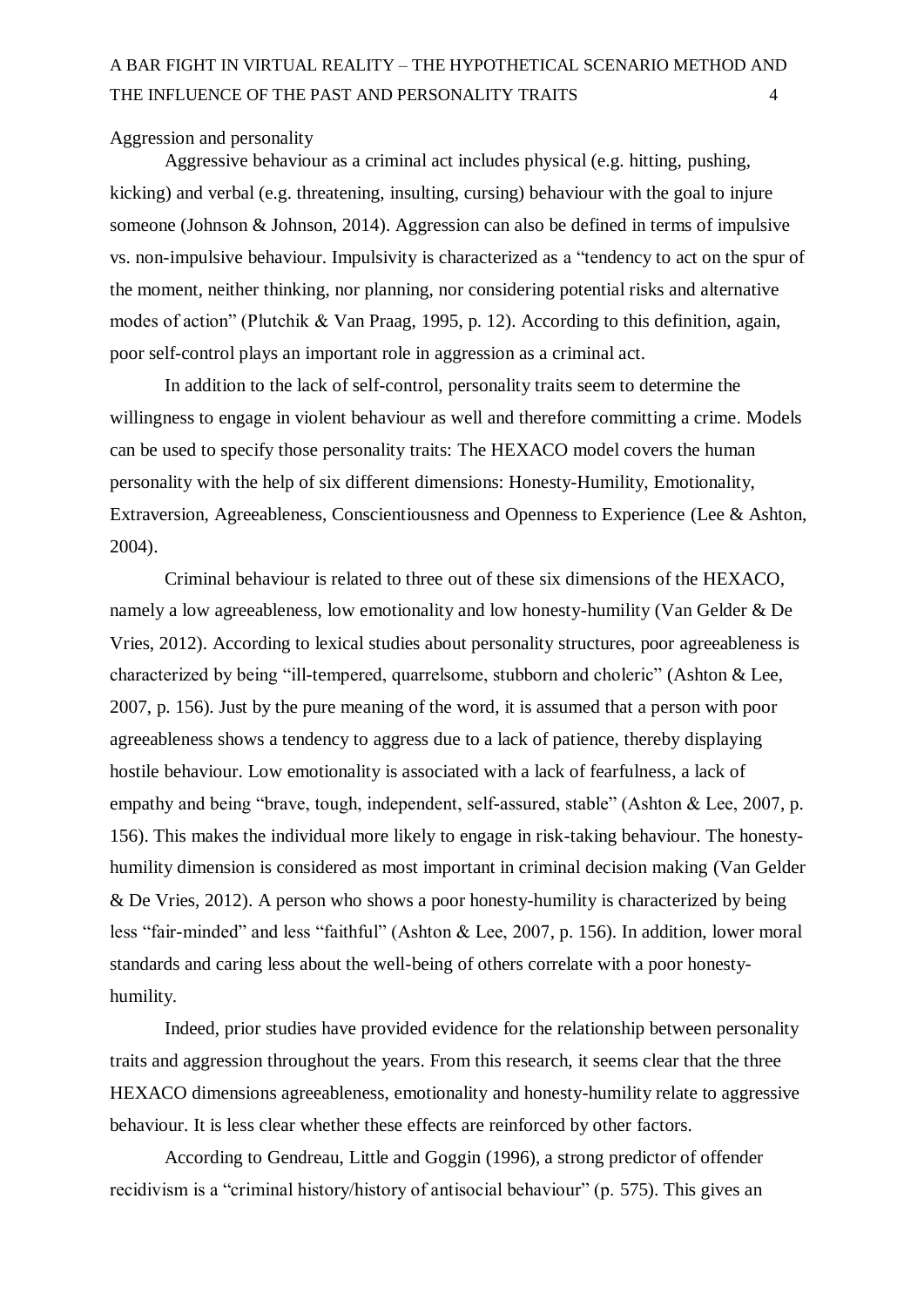indication that the past criminal behaviour of the offender contains valuable information. In addition, there is one particular aspect that victims of crime and offenders have in common. As stated above, criminal and aggressive behaviour is associated with a lack of self-control. However, a low self-control increases the vulnerability to crime, in terms of a lack of safety or guardianship (Gottfredson & Hirschi, 1990). Especially the role of frustration tolerance is important in becoming a victim of crime. The victim does not need to be solely passive, but "losing" a fight often results in frustration for people with a low tolerance on this account, which in turn leads to a higher risk of hostility which can provoke an attack (Schreck, 1999). This vicious circle makes the victim an offender. Being a victim in the past could therefore provide new insights on aggressive behaviour. Important to say is that not all victims of a crime have a poor self-control, but the theory makes clear that offenders and victims often share the same characteristics which eventually results in both sides behaving aggressively (Schreck, 1999). Therefore, criminal behaviour in the past and past victimization might have a reinforcing effect on the relation between specific personality traits and engaging in aggression.

#### The hypothetical scenario method

To examine and measure individual tendencies, hypothetical scenarios have been used in the past. Also known as vignettes, these scenarios include reading a short descriptive text and answering several questions. The participants are asked to take the criminal's perspective during the reading and the questionnaire. The scenario method is considered to simulate a more realistic situation, in contrast to surveys (Van Gelder, Otte & Luciano, 2014). In addition to that the scenarios provide a more detailed context, compared to surveys which help to gain more valid responses from the participants (Klepper & Nagin, 1989). Still, it is questionable to what extent written scenarios predict real-world behaviour. Also, participants have to be able to imagine themselves in the situation (Van Gelder et al., 2014).

Due to the technical development in the past years, other tools besides written scenarios in criminal decision making are available. Using scenarios in VR is one example. A video which has been recorded with multiple cameras to produce a 360° view, is one way of creating VR. While watching the video with VR-glasses, the viewer can look around freely. This results in a more dynamic situation than in a written scenario. By integrating a visual representation with audible stimuli, this method exposes the viewer to even more detail and that is important to increase the sense of subjectively "being there" in the situation, also known as spatial presence (Hartmann et al., 2015, p. 1). Research shows that greater presence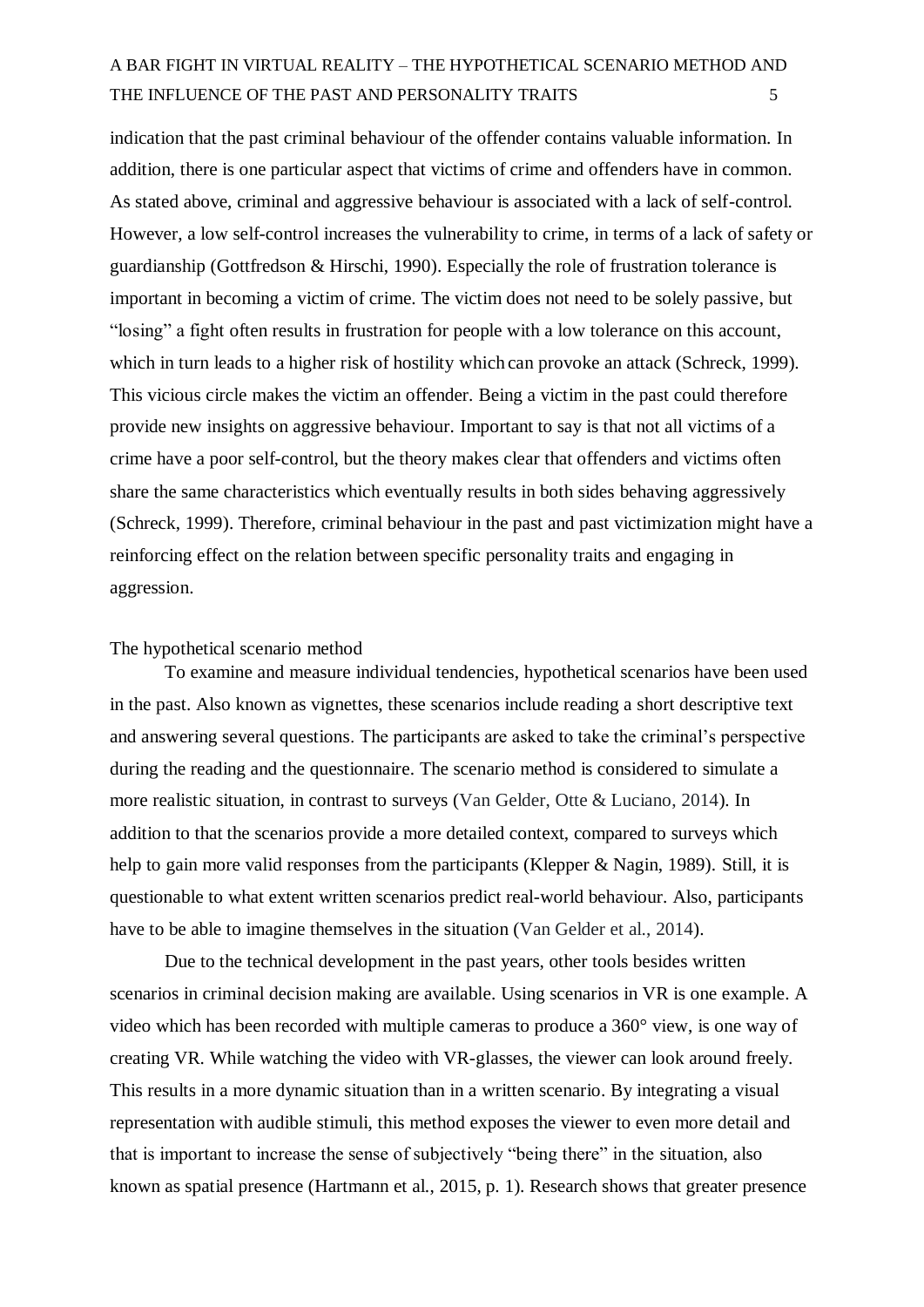can lead to higher ecological validity of experiments, in terms of participants' behavioural intentions (Van Gelder et al., 2017). In other words, results of studies which make use of VR are thought to predict more real-life behaviour when the participants feel more present in the situation than when they do not.

In addition, research shows that humans have a limited cognitive capacity (Mayer, 2008). While reading a scenario, the cognitive capacity is divided into 1) reading the text, 2) understanding the text, 3) imagining the situation and 4) taking perspective. All these factors include moderate to high involvements of mental capacity. Therefore, only little capacity is left to, for instance, explore and reflect on the emotions that are present at the time. In VR, the participant still has to understand the scenario and take a different perspective, but less effort is necessary because the scenario is being visually presented. The participant can use the cognitive capacity left to focus on the present internal states while observing the situation.

#### The present study

This study aims to integrate two different aspects of criminological research. On the one hand, it can be asked whether the individual's past as an offender or victim has an influence on the relation between personality traits and displaying aggressive behaviour. On the other hand, it can be interesting to look into VR as a useful simulation tool in criminal decision making. Therefore, this study tries to gain insight into the characteristics and history of people who tend to aggress easier than others, the advantages of using VR in hypothetical scenarios and the relation between these aspects.

One question that results is, is there a relation between specific personality traits and the intention to aggress? And how does the criminal past and victimhood of people influence this relation? Based on the previously discussed research, the following hypotheses are stated:

Hypothesis 1: *Participants who score low on the personality dimensions agreeableness, emotionality and honesty-humility, show a significantly higher intention to aggress in a hypothetical scenario.*

Hypothesis 2: *A criminal past and victimization in the past have a reinforcing effect on the relation between the personality dimensions and the intention to aggress.*

Another question that needs to be asked is, how beneficial is the VR method in criminological research? It is expected that in comparison to a written scenario, the participants in the VR-Condition feel more present in the situation. Therefore, the following hypothesis is developed: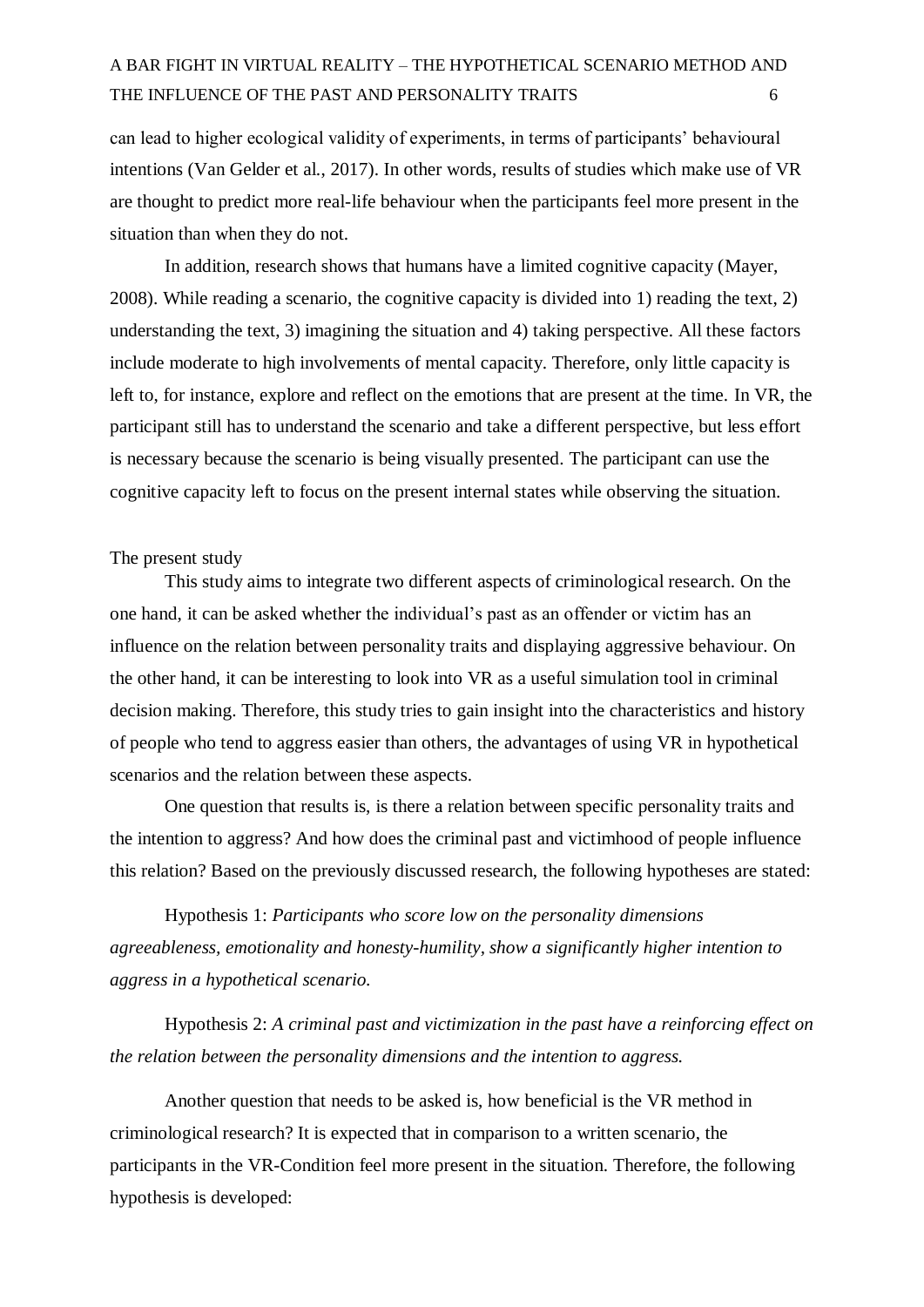Hypothesis 3: *Participants in the VR-Condition show significantly higher perceptions of presence, compared to participants in the written-scenario Condition.*

### **Method**

#### **Participants**

In total, 151 participants volunteered for the study. All the participants were male, in order to allow perspective taking of the male figure in the presented scenario. Their ages ranged from 18 to 59 years of age, with 22.33 years as mean value. The participants were recruited with the help of convenience sampling. The first 97 participants were recruited at the VU University Amsterdam in 2015, where they could walk into the lab to participate. The other 54 participants were recruited with the help of the SONA-system of the University of Twente in 2018. 74 participants have been randomly assigned to Condition 1 (scenario in VR) and 77 to Condition 2 (written scenario). They received 1 SONA-Credit at the University of Twente and 7.50€ at the VU University Amsterdam after participating.

### **Materials**

Scenario

The VR scenario that was shown in Condition 1 of the experiment, has been recorded in a pub in Amsterdam by using six GoPro cameras to produce the 360° angle. The cameras were attached to a helmet with the lenses faced outwards, which was worn by an actor who simulated the participants' actions out of the first-person perspective. This method creates a situation where the viewer can look around and watch the video from different angles. A narrator introduced the context and the setting to the viewer. The spoken language was Dutch. The scenario was presented to the participants with VR-glasses and the corresponding smartphone. Over-ear, noise cancelling headphones were used to minimalize the possible influence of distracting audible stimuli.

In the written condition, Condition 2, the scenario was presented to the participants in a written form. The scenario is the same as in the first condition. The text is in Dutch, but it is translated to English for this report: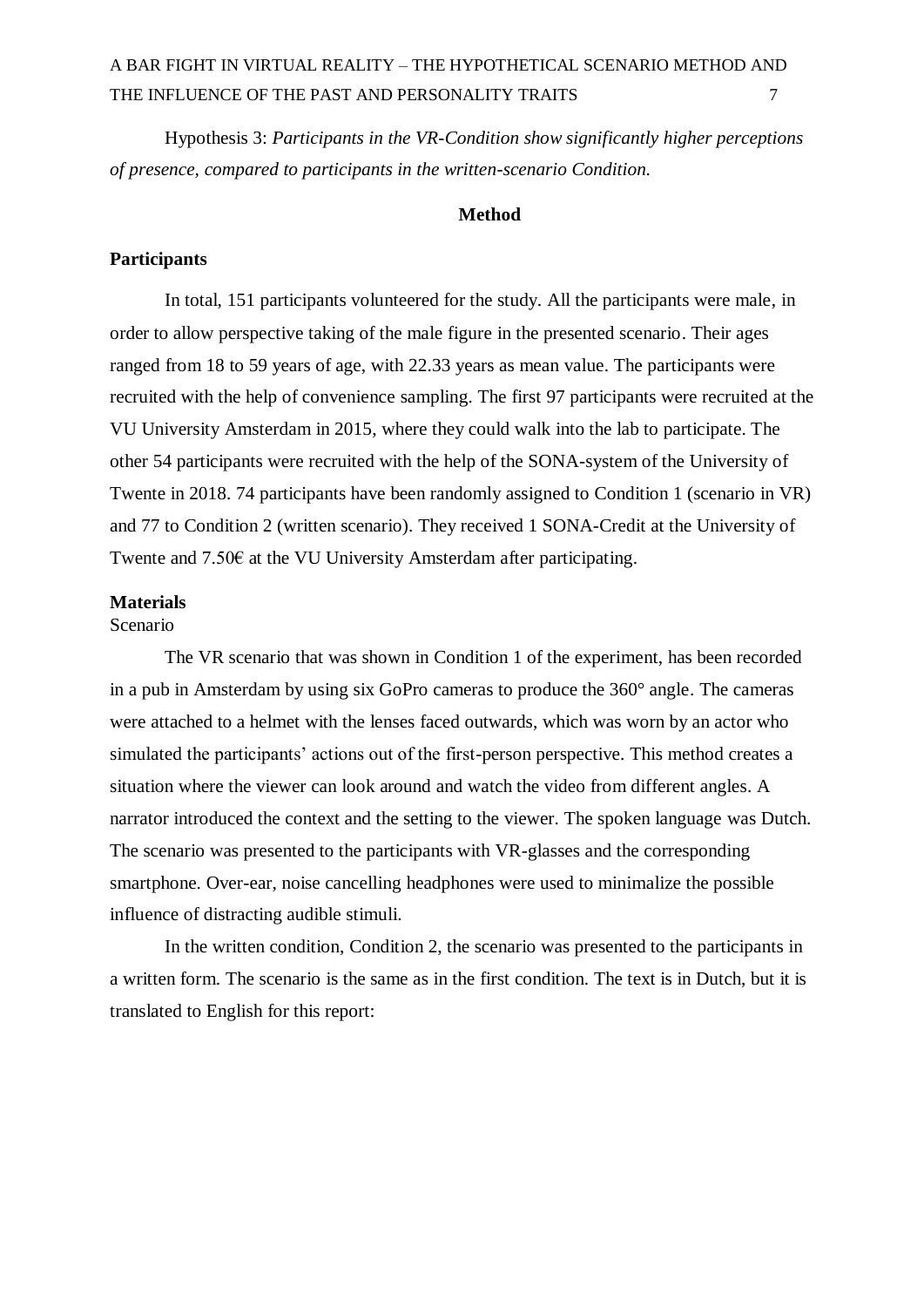#### An evening in Molly Malone's

Imagine the following situation: It's Friday night and you are out with your girlfriend Lisa in the Irish Pub "Molly-Malone's" in the center of Amsterdam. You and Lisa, with whom you have been dating for two years now, went to Molly's for food. The food was great and you enjoyed a nice glass of wine with it. After the main course you decide against taking desert or coffee but to head home instead. You walk to the bar to pay. The bartender asks you whether you enjoyed the food while presenting you the bill of €47,-You tell him the food was great while paying him with a €50,- note and tell him to keep the change. While returning to your table you see a guy in his early 20s that you don't know standing close to and talking with Lisa. Walking back to your table you hear him ask for Lisa's phone number. The following dialogue unfolds:

YOU: "What's going on? Are you hitting on my girlfriend?" GUY: (keeps looking at Lisa) "I don't see a ring on her finger so she can talk to whoever she wants to." YOU: "Lisa, let's go." GUY: (to you): "Maybe you should go." YOU: (louder) "I am not talking to you!" GUY: (turning towards you): "But I am talking to you." YOU: (raised voice) "Fuck off!" GUY: (raised voice) "You fuck off!" YOU: (raised voice and threatening) "And now stop it!" GUY: (provocative) "Or what...?"

### *Figure 1*. The hypothetical scenario.

Immediately following the presentation of the scenario in either VR or written form, the participants were asked to fill in an online questionnaire. The questionnaire measured the HEXACO, self-reported victimization, self-reported delinquency, State Anger, Perceived Risk, Anticipated Guilt/Shame, State Anxiety and Perceived Realism of the scenario and as dependent variables Intention to Aggress, Presence and a number of demographic variables.

#### Independent variables

At first, 21 questions about the scenario were asked. These questions contain four different subscales which measure factors that are generally viewed to have an influence on engaging in an aggressive act: Anger, guilt/shame, perceived risk and anxiety (Stuewig, Tangney, Heigel, Harty & McCloskey, 2010).

*Anger.* Anger was measured by 5 items using 7-point scales. This scale was developed by Van Gelder et al. (2018) and its internal consistency was .93*.* The items are: "Would you be angry in this situation?", "Would you be annoyed?", "Would you be irritated?", "Would you be furious?" and "Would you feel frustrated?" ranging from "not at all" to "very much".

*Anticipated Guilt/Shame.* To measure Anticipated Guilt/Shame, two questions have been asked on a 7-point Likert-scale. The Pearson correlation coefficient was *r* = .82 and the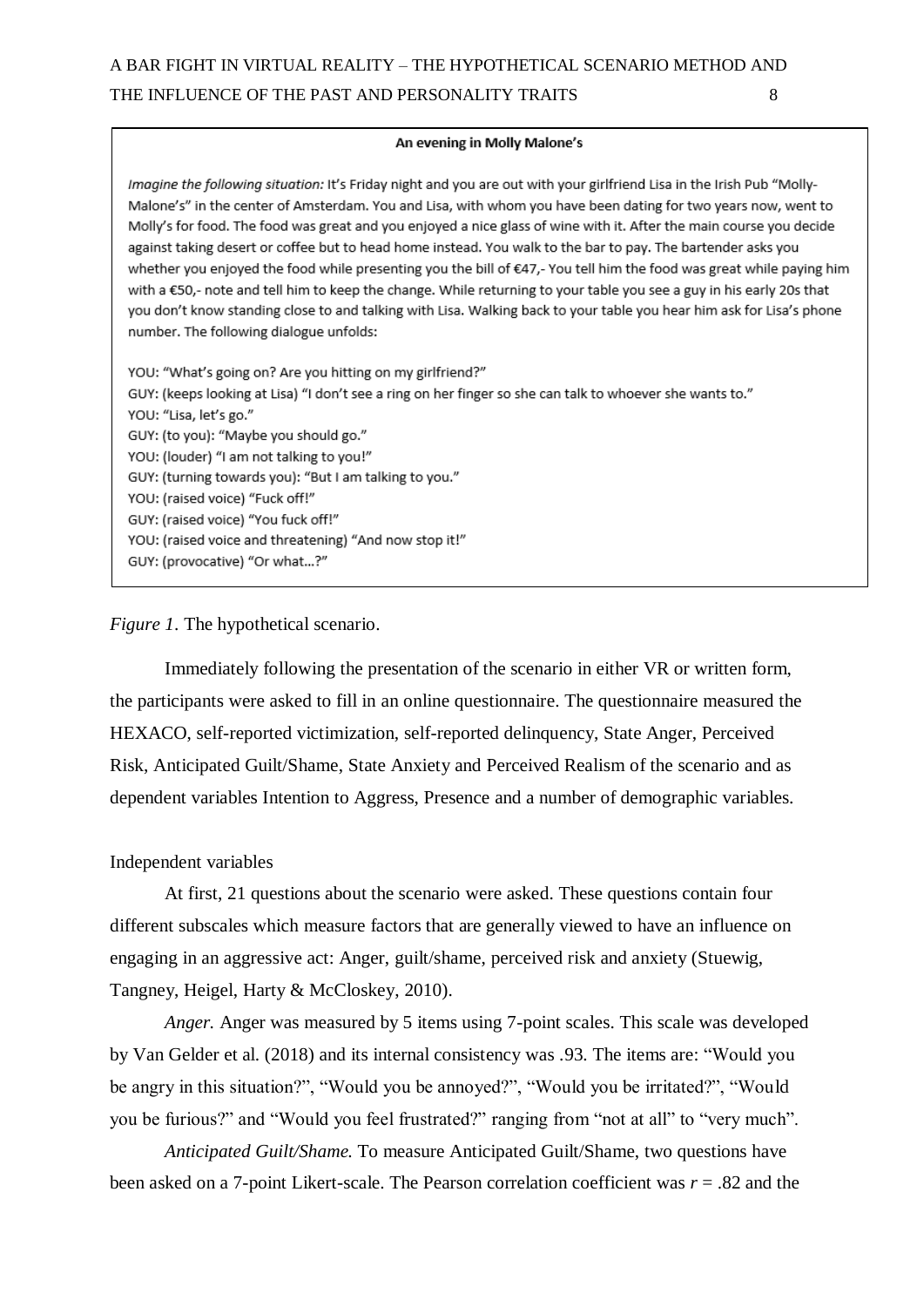items are: "Would you later feel guilty if you were to use violence?" and "Would you later feel shame if you were to use violence?".

*Perceived Risk.* To measure Perceived Risk, scales measuring sanction probability and punishment severity were used. This scale was developed by Van Gelder and De Vries (2012). Two items measured sanction probability: "How likely is it that there will be negative consequences for you if you use violence?" ranging from "very unlikely" to "very likely" and "How big do you think the chance is that things will end badly for you, should you use violence?" ranging from "very small" to "very large", using 7-point scales. In addition, two items on a 7-point scale were used to measure punishment severity: "How serious are the possible consequences for you if you use violence?" ranging from "not at all" to "very serious" and "How severe are the potential negative consequences if things end badly for you?" ranging from "not at all severe" to "very severe". The Perceived Risk scale that contained both sanction probability and punishment severity was created multiplying the mean scores of both subscales (Probability x Severity). The alpha reliability was .70.

*State Anxiety.* Anxiety was measured by five items using a 7-point scale ranging from "not at all" to "very much". This scale was developed by Van Gelder and De Vries (2012) and its internal consistency was .84. Examples are: "Would you be anxious in this situation?" or "Would you be nervous?".

*Perceived Realism*. To measure the perceived realism of the situation, participants had to answer 6 statements on a 5-point Likert-scale from "strongly disagree" to "strongly agree". One statement as an example was "The scenario was realistic". This realism scale was developed by Van Gelder et al. (2017). The alpha reliability was .82.

*Self-reported Victimization.* The subscale about self-reported victimization contained 14 items to be answered on a 5-point scale (Never, 1-2 times, 3-5 times, 6-10 times, more than 10 times). This scale was developed on the basis of the annual report about security, quality of life and victimization in the Netherlands in 2014 (CBS, 2015). The internal consistency was .84. Examples are: "How often in the past 2 years did someone break into your house or tried to do so?" or "How often in the past 2 years did someone give you the feeling to be discriminated (for example at home, in the street, at work or at university, in a café, in a club or in public space, etc.)?".

*Self-reported Offending.* Self-reported delinquency was measured by 24 statements using a 5-point scale (Never, 1-2 times, 3-5 times, 6-10 times, more than 10 times). The alpha reliability was .78. Examples are: "How often in the past 2 years have you used a knife or another weapon?" or "How often in the past 2 years have you set something on fire?".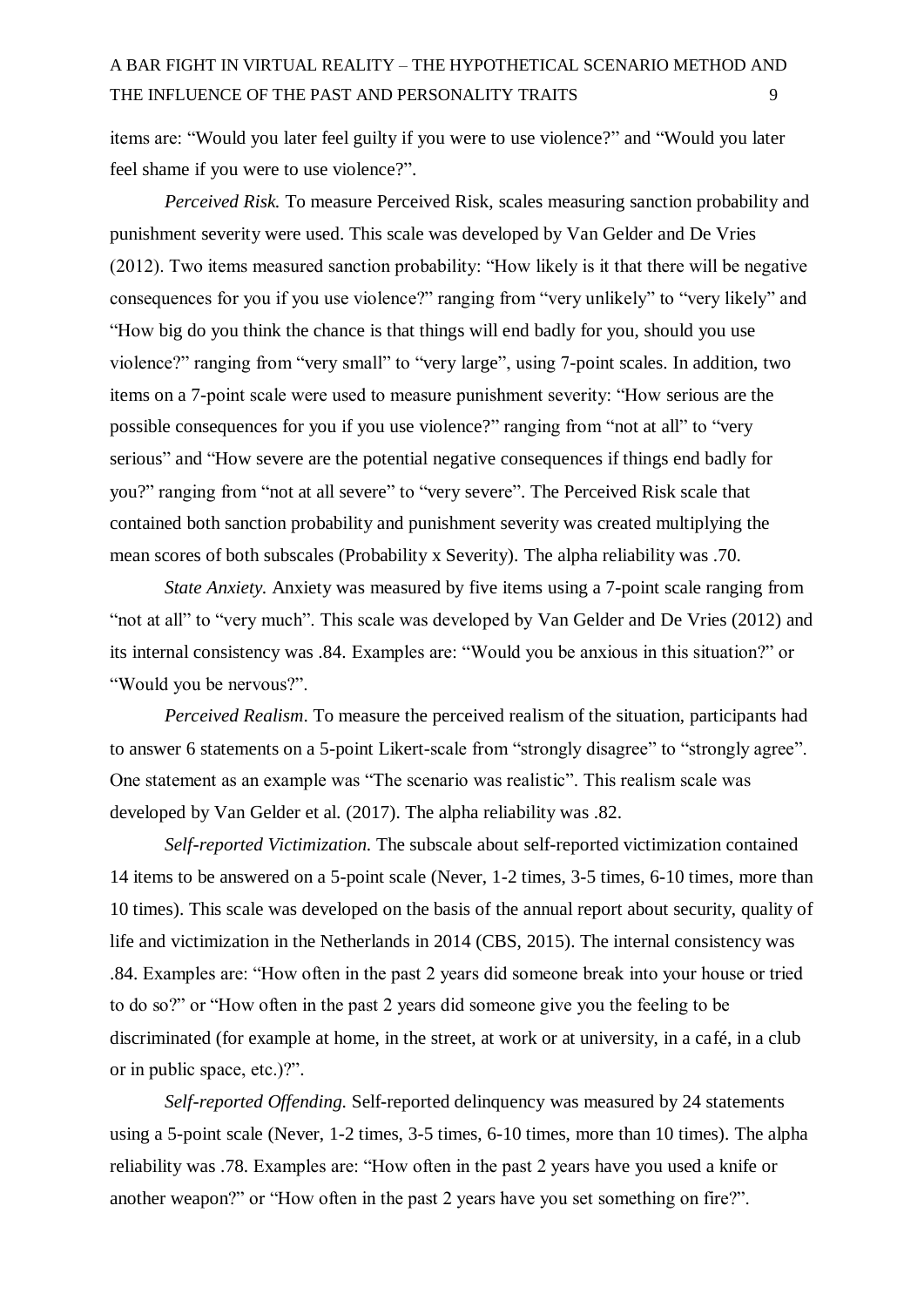*Personality dimensions*. Participants had to answer 41 questions about their personality on the basis of the HEXACO questionnaire. It was decided to use less items than in the original HEXACO, to keep the entire survey shorter. 10 items of the honesty-humility dimension ( $\alpha = .53$ ), 15 items of the emotionality dimension ( $\alpha = .57$ ) and 16 items of the agreeableness dimension ( $\alpha = .77$ ) were used. As it is in the HEXACO, answers had to be given on a 5-point Likert-scale from "strongly disagree" to "strongly agree". Examples are "I rarely hold a grudge, even against people who have badly wronged me" or "People sometimes tell me that I am too critical of others".

#### Dependent variables

*Intention to aggress*. The outcome variable Intention to Aggress was measured by two questions on a 7-point Likert-scale, for example "How likely is it that you would use violence against this person by pushing, kicking or hitting him?" (1 very unlikely–7 very likely). In addition, the participants were asked to estimate the percentage of the likelihood to aggress in that situation "Can you give a percentage estimate of the probability that you would use violence (that is, push, kick or hit the other person)?". The latter was recoded to a 7-point scale to create an Intention to Aggress scale  $(r = .70)$ . Here, also the perceived attractivity of Lisa has been measured on a 7-point Likert-scale.

*Presence.* Presence was measured using 13 items on a 5-point Likert-scale from "strongly disagree" to "strongly agree". The items were based on the Igroup Presence Questionnaire (IPQ) by Schubert, Friedmann and Regenbrecht (2001) ( $\alpha$  = .91) and were adjusted to fit both conditions. One example is "I had the feeling that I was part of the scenario".

Finally, demographic variables were asked. These include the age, sex, education and relationship status of the participants.

### **Procedure**

The study was advertised in the SONA-system as "Going to the pub in VR". Participants could sign up for a specific timeslot and go to the location at that time. All the experiments took place in the same room. After being thanked for their interest in the study, the informed consent showed up on the computer. The participants were asked to read it and to agree with it, they had to click on an arrow to go to the next page. After that, participants in Condition 1 received explanations about how to use the Samsung Gear VR glasses and they were fitted with the equipment. After watching the scenario, the participants took the VR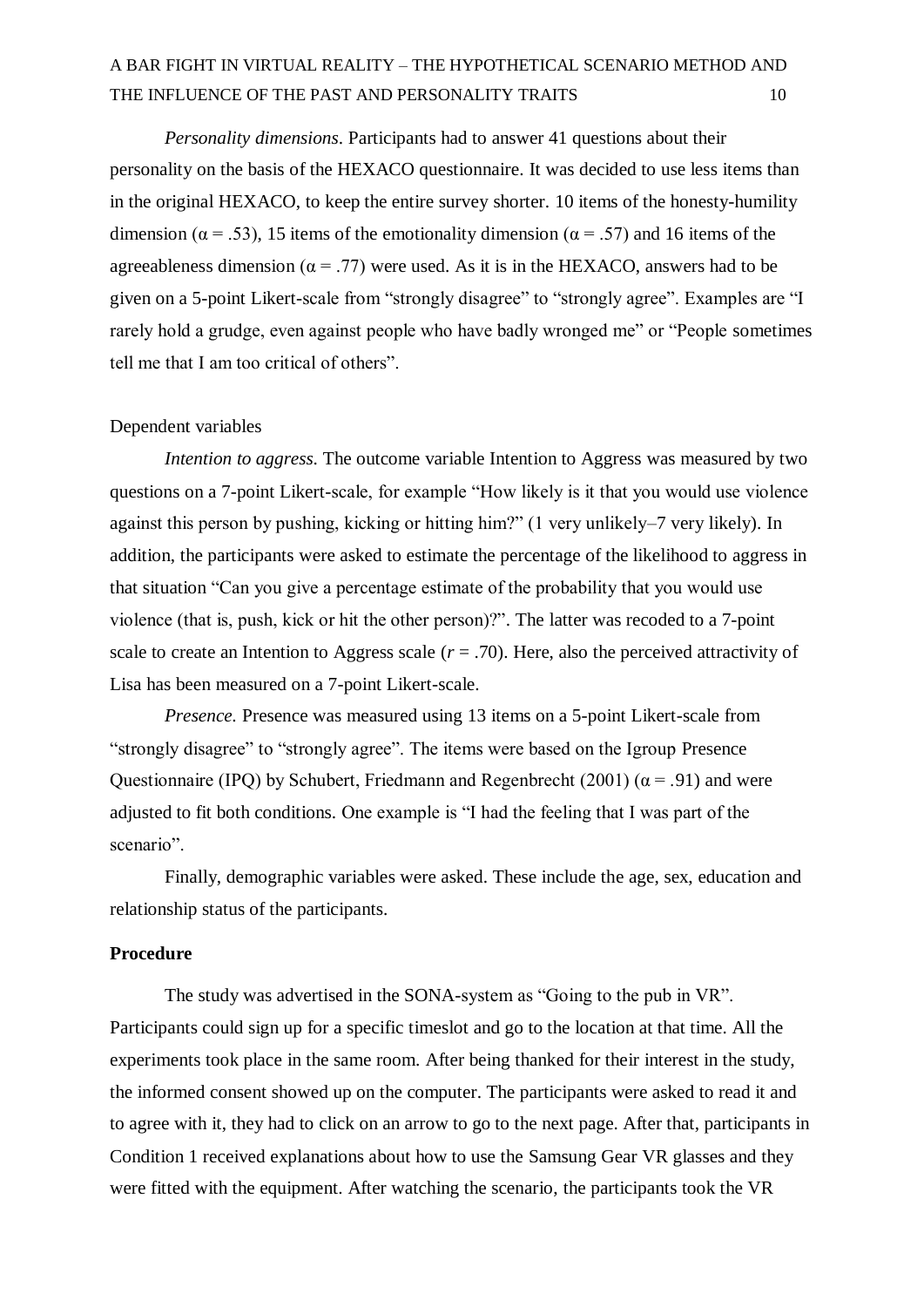glasses off and the questionnaires were presented on the computer. Participants in Condition 2 saw the written scenario on the screen and were asked to fill in the questionnaires after that. After completing the survey, they had the chance to experience the scenario in VR. Everyone was thanked at the end of the experiment for the participation. All in all, the experiment took around 30 minutes.

#### **Results**

Inclusion criteria of this study were that the participants had to be students, male and they had to be fluent in Dutch. From the 151 participants, 8 of them failed to fill in the complete questionnaire and 1 participant stated to be a woman. These participants were excluded from the study, therefore the data of 142 participants was analysed.

#### Direct effects

To answer the first hypothesis "Participants who score low on the personality dimensions agreeableness, emotionality and honesty-humility, show a significantly higher intention to aggress in a hypothetical scenario", at first Pearson correlation analyses were executed.

#### Table 1

| Variables     | $\mathbf{1}$ | $\overline{2}$ | 3        | $\overline{4}$ | 5   | 6       | $\overline{7}$ |
|---------------|--------------|----------------|----------|----------------|-----|---------|----------------|
| Honesty-      |              |                |          |                |     |         |                |
| Humility      |              |                |          |                |     |         |                |
| Emotionality  | .07          |                |          |                |     |         |                |
| Agreeableness | $.31**$      | $.27**$        |          |                |     |         |                |
| Self-reported | .08          | $-.08$         | $-.07$   |                |     |         |                |
| Offending     |              |                |          |                |     |         |                |
| Self-reported | $-.18*$      | .12            | $-.16$   | $.37**$        |     |         |                |
| Victimization |              |                |          |                |     |         |                |
| Presence      | $-.02$       | $-.05$         | $-.42**$ | .02            | .16 |         |                |
| Intention to  | $-.31**$     | $-.07$         | $-.49**$ | .15            | .17 | $.59**$ |                |
| Aggress       |              |                |          |                |     |         |                |

Summary of Intercorrelations for Mean Scores Between Different Variables

*Note*.  $N = 142$ .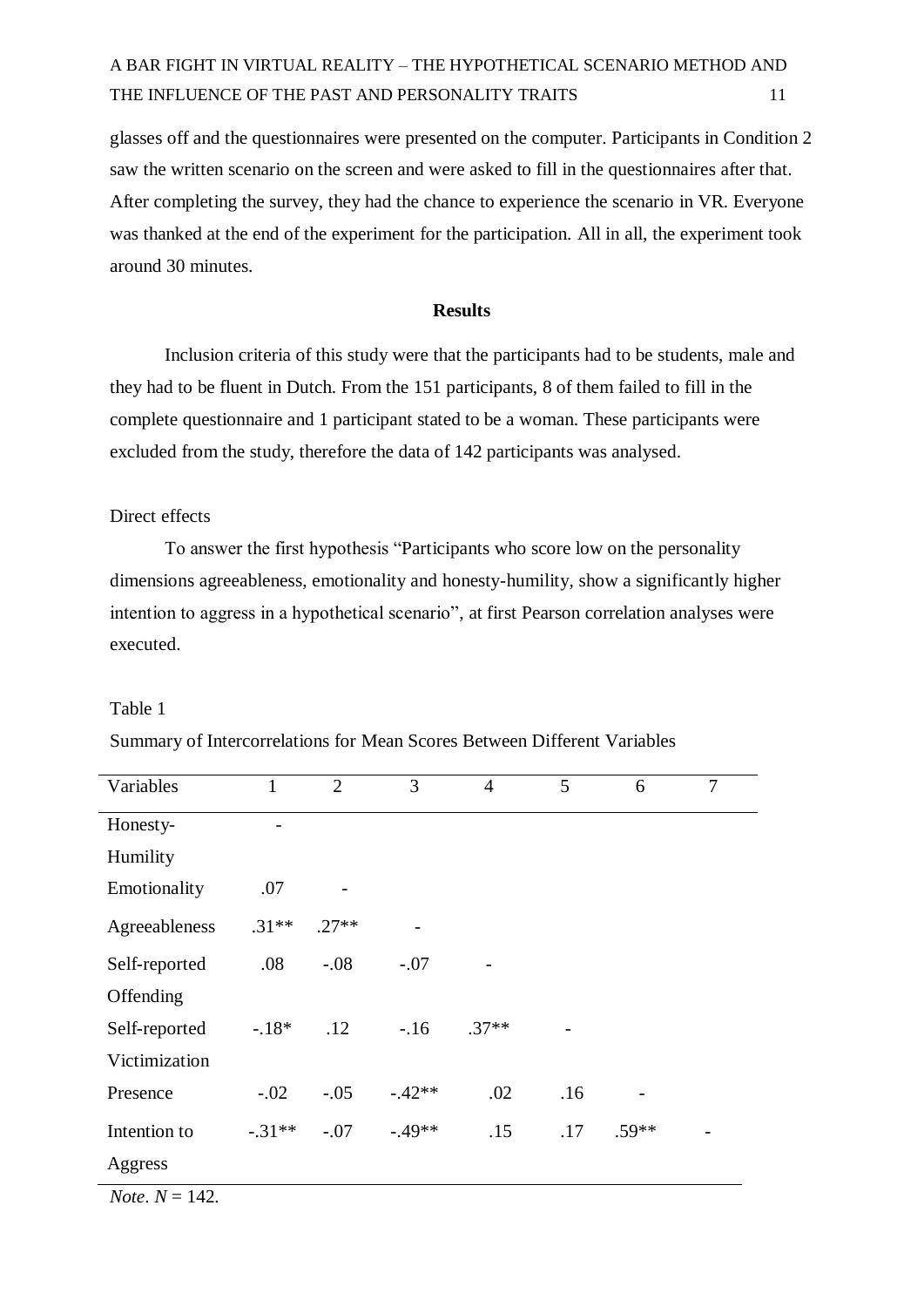$**p* < .05.$   $**p* < .01.$ 

Table 1 shows the Pearson correlations of all relevant variables with each other. This analysis identifies a moderate positive correlation between intention to aggress and presence  $(r = 0.59, p < .01)$ . Results of the Pearson correlation analysis also indicate a moderate negative association between intention to aggress and agreeableness ( $r = -0.49$ ,  $p < 0.01$ ). Furthermore, intention to aggress weakly to moderately correlates with a poor honestyhumility ( $r = -.31, p < .01$ ).

Secondly, regression analyses were executed to show if the three dimensions of the HEXACO worked as predictors of the intention to aggress.

### Table 2

|                         | Step 1        |        | Step 2         |          | Step 3        |          |
|-------------------------|---------------|--------|----------------|----------|---------------|----------|
| Variable                | B(SE)         | β      | B(SE)          | $\beta$  | B(SE)         | β        |
| Constant                | 27.53(7.22)   |        | 69.24(11.51)   |          | 28.04(13.02)  |          |
| Age                     | $-.17(.23)$   | $-.06$ | $-.34(.20)$    | $-.12$   | $-.31(.18)$   | $-.11$   |
| Condition ( $VR =$      | $-9.64(2.60)$ | $-.31$ | $-6.01(2.38)$  | $-.19*$  | $-1.26(.29)$  | $-.04$   |
| $0$ , Written = 1)      |               |        |                |          |               |          |
| Attractiveness          | 2.03(.91)     | .18    | 2.18(.80)      | $.20**$  | .86(.78)      | $-.08$   |
| Lisa                    |               |        |                |          |               |          |
| Honesty-Humility        |               |        | $-6.36(2.36)$  | $-.20**$ | $-6.45(2.19)$ | $-.20**$ |
| Emotionality            |               |        | 3.38(2.66)     | .09      | 2.60(2.40)    | .07      |
| Agreeableness           |               |        | $-11.40(2.33)$ | $-.40**$ | $-6.69(2.25)$ | $-.24**$ |
| Presence                |               |        |                |          | 8.16(2.18)    | $.42**$  |
| $R^2$                   |               | .12    |                | .35      |               | .47      |
| $\Delta$ R <sup>2</sup> |               | .09    |                | $.32**$  |               | $.43**$  |

### Predictors of Intention to Aggress

 $$ 

\**p* < .05. \*\**p* < .01.

As shown in Table 2, together, these predictors explained a significant amount of variance in the dependent variable intention to aggress,  $F(1, 130) = 13.58$ ,  $p < .01$ , with a  $R^2$ change of .47. As the individual predictors were examined further, it became clear that only a low score on the honesty-humility dimension ( $t = -2.95$ ,  $p < .01$ ) and the agreeableness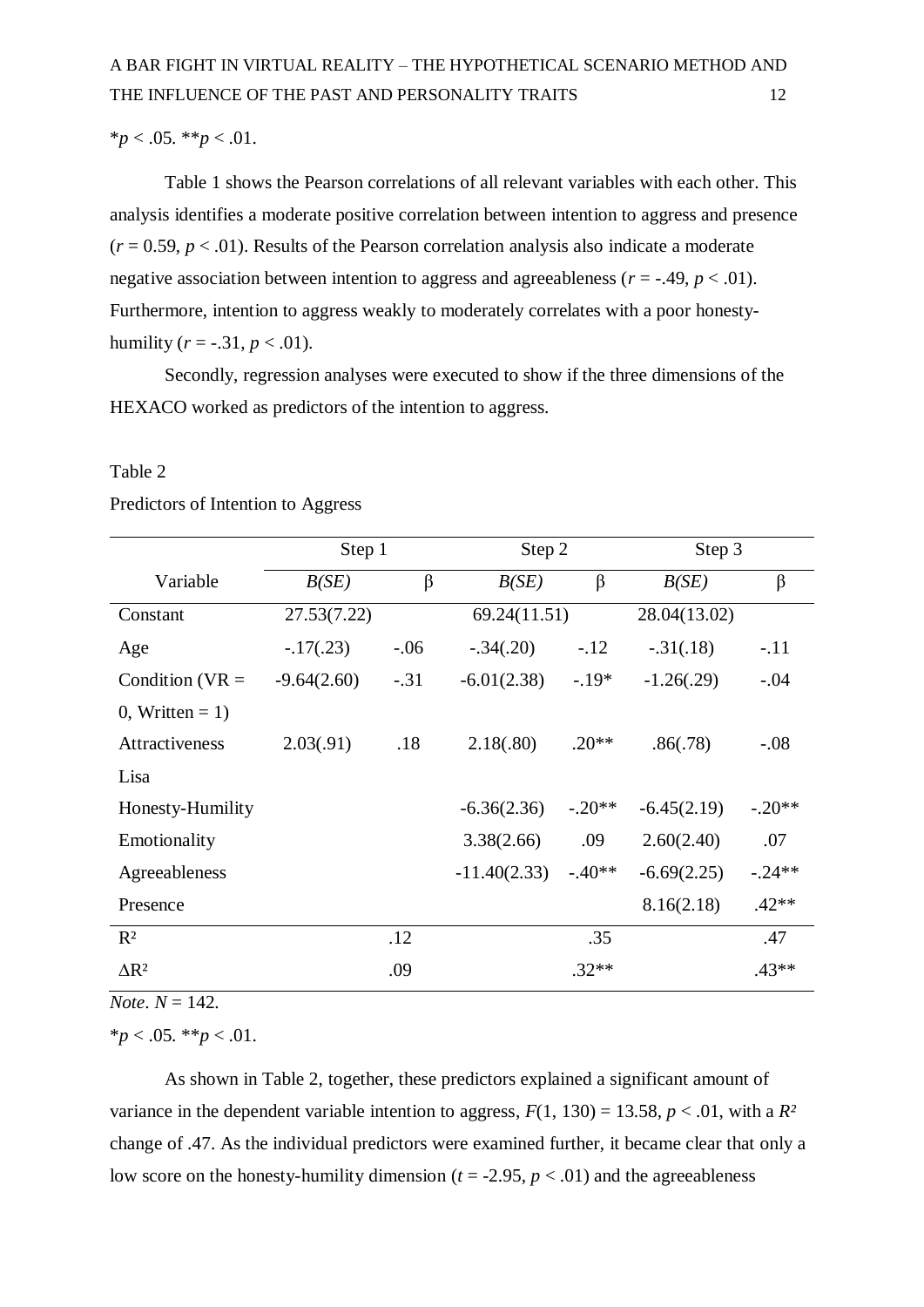dimension ( $t = -2.97$ ,  $p < .01$ ) statistically predicted a high intention to aggress, but not the emotionality dimension. This was also indicated by the correlation values (Table 1).

In other words, having a lack of honesty-humility or agreeableness corresponds to a higher intention to aggress. Thus, the first hypothesis "Participants who score low on the personality dimensions agreeableness, emotionality and honesty-humility, show a significantly higher intention to aggress in a hypothetical scenario" was partially supported, because of the predicting effect of only two of the three dimensions on the dependent variable: honesty-humility and agreeableness.

Furthermore, the influence of various variables on intention to aggress was measured. On the one hand, the attractiveness of Lisa, the condition and the age of the participants were included as control variables. None of these variables seemed to have an influence on the participants' intention to aggress (Table 2), but when added in Step 2, the condition  $(t = -2.52$ ,  $p < .05$ ) and the attractiveness of Lisa ( $t = 2.72$ ,  $p < .01$ ) had an influence on the participants' intention to aggress. In other words, participants in Condition 1 and participants who ranked Lisa as more attractive showed a higher intention to aggress. On the other hand, presence had a significant predicting effect on the intention to aggress ( $t = 3.73$ ,  $p < .01$ ) when added in Step 3, while the condition and the perceived attractiveness of Lisa did not have an influence in this model anymore.

### Indirect Effects

To answer the second hypothesis, moderation analyses were executed. It was decided that the analyses are executed by using the three dimensions honesty-humility, emotionality and agreeableness as independent variables, the intention to aggress as dependent variable and self-reported offending and self-reported victimization as moderator variables. Furthermore, it was decided to explore the effect of presence on these relationships.

#### Table 3

Summary of Moderation Analyses for Participants' Intention to Aggress

|                                  | Intention to Aggress |        |                  |  |
|----------------------------------|----------------------|--------|------------------|--|
| Variable                         | B(SE)                |        | 95% CI           |  |
| Honesty-Humility x Self-reported | $-2.21(5.44)$        | $-.04$ | $[-12.98, 8.55]$ |  |
| Offending                        |                      |        |                  |  |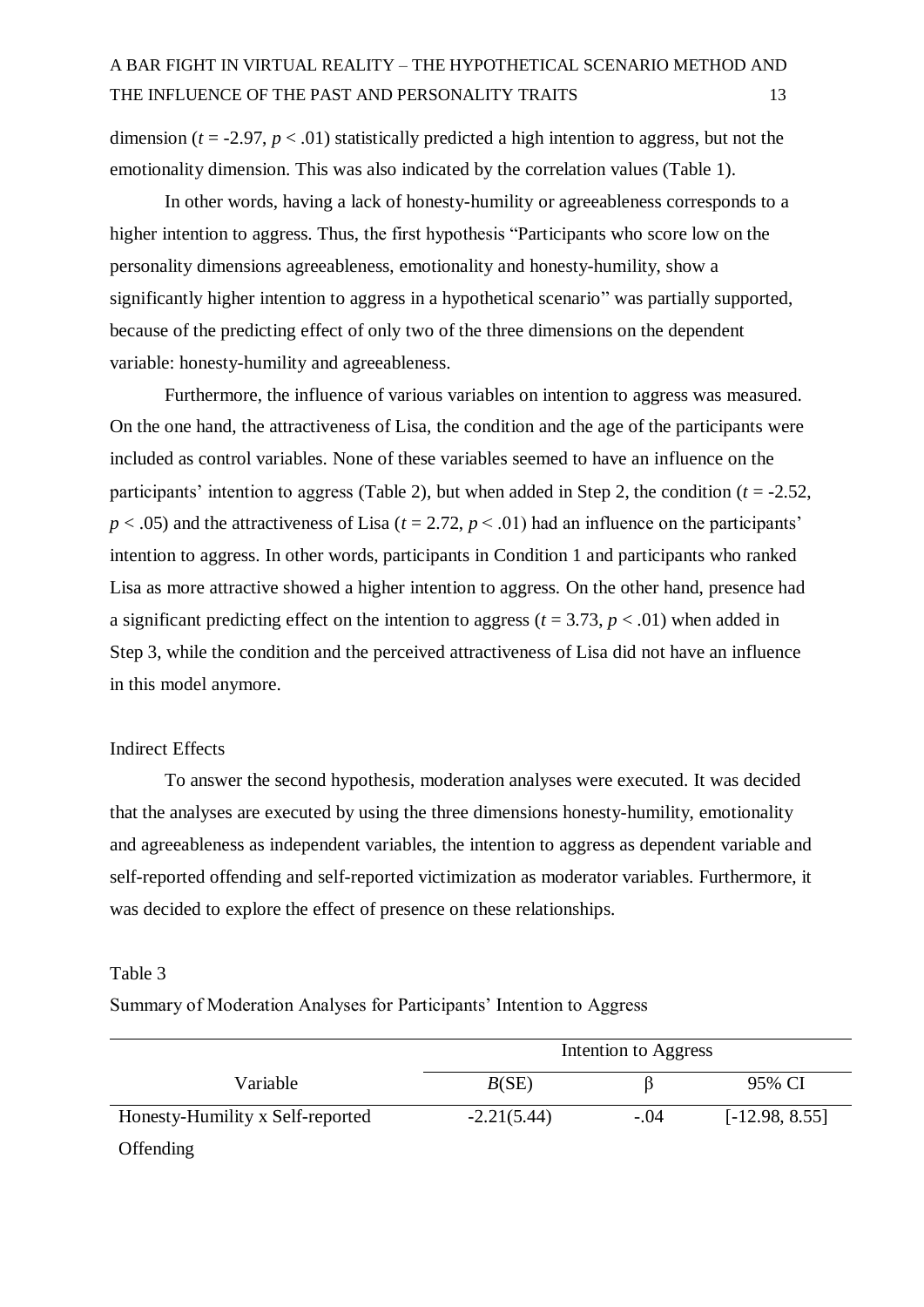| Honesty-Humility x Self-reported    | 11.66(5.19)   | $.30**$  | [1.39, 21.93]     |
|-------------------------------------|---------------|----------|-------------------|
| Victimization                       |               |          |                   |
| Honesty-Humility x Presence         | $-9.82(3.02)$ | $-.26**$ | $[-15.80, -3.83]$ |
| <b>Emotionality x Self-reported</b> | $-3.71(6.42)$ | $-.06$   | $[-16.4, 8.99]$   |
| Offending                           |               |          |                   |
| <b>Emotionality x Self-reported</b> | 1.77(6.28)    | .03      | $[-10.65, 14.20]$ |
| Victimization                       |               |          |                   |
| <b>Emotionality x Presence</b>      | 2.16(3.24)    | .06      | $[-4.23, 8.59]$   |
| Agreeableness x Self-reported       | 8.49(4.75)    | .15      | $[-.91, 17.89]$   |
| Offending                           |               |          |                   |
| Agreeableness x Self-reported       | 13.29(4.19)   | $.31**$  | [5.00, 21.59]     |
| Victimization                       |               |          |                   |
| Agreeableness x Presence            | $-2.42(2.12)$ | $-.08$   | $[-6.61, 1.77]$   |
| <i>Note</i> . $N = 142$ .           |               |          |                   |

 $*^*p < .01$ .

As stated above, the honesty-humility and agreeableness main effects were significant. As seen in Table 3, the moderation analyses revealed that the interaction effect was significant between honesty-humility and self-reported victimization,  $B = 11.66$ ,  $SE = 5.19$ , CI [1.39, 21.93],  $t(129) = 2.24$ ,  $p = .02$ . In addition, the interaction effect was significant between agreeableness and self-reported victimization,  $B = 13.29$ ,  $SE = 4.19$ , CI [5.00, 21.59],  $t(129) =$  $3.17, p < 0.01$ .

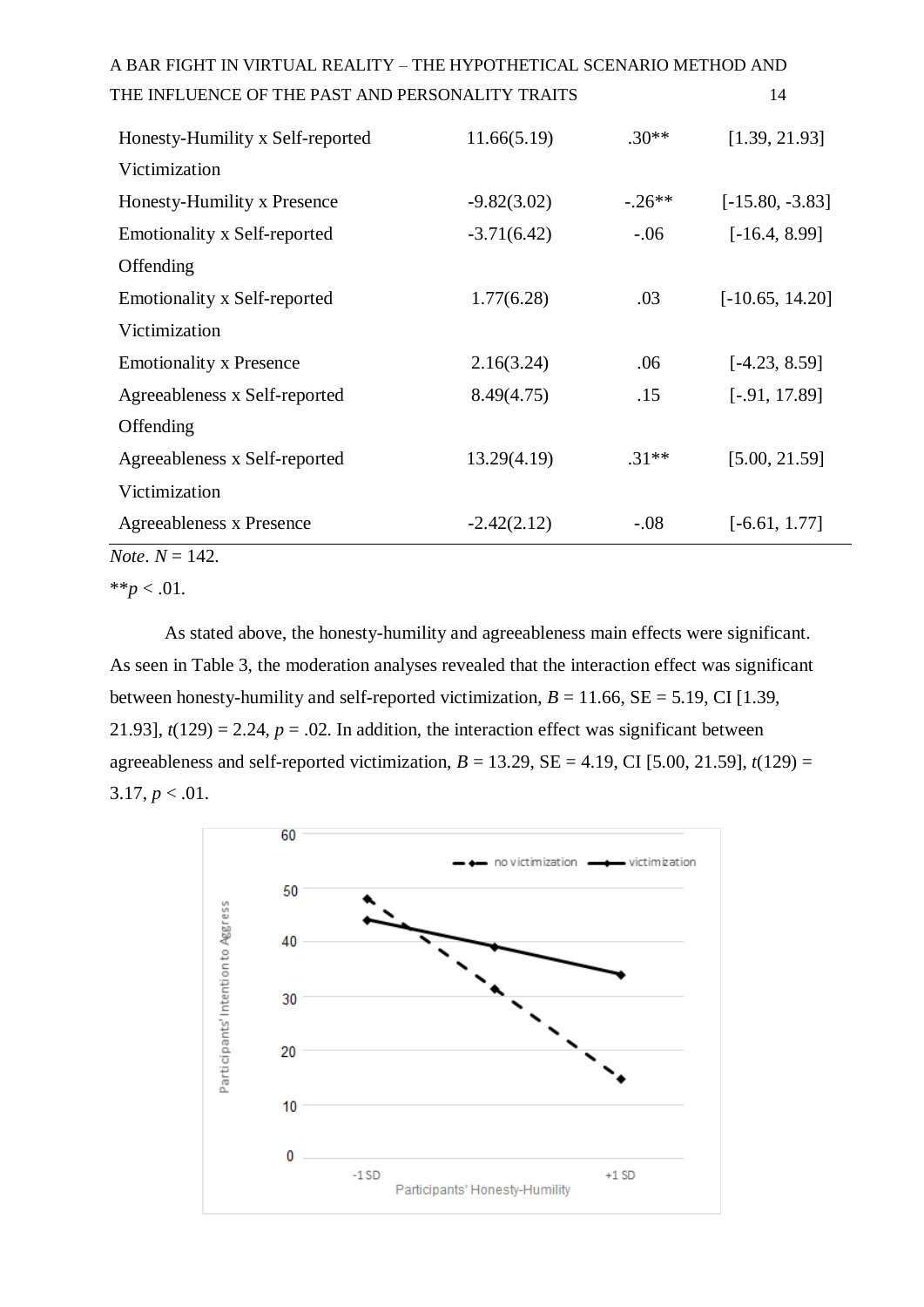*Figure 2*. Participants' honesty-humility as a predictor of intention to aggress as a function of self-reported victimization (victimization or no victimization in the past).



*Figure 3.* Participants' agreeablenes as a predictor of intention to aggress as a function of selfreported victimization (victimization or no victimization in the past).

Conducting simple slope analyses revealed that honesty-humility and agreeableness were not significant predictors of intention to aggress, when the participants were a victim of a crime before, both *B*s < -3.26, *t*s(129) < -.85, *p*s > .10, CIs [-13.20, 4.33]. Contrary to the expectations, a low honesty-humility was a predictor of intention to aggress when the participants reported no victimization in the past,  $B = -10.59$ ,  $SE = 3.84$ , CI [-16.63, -4.56],  $t(129) = -3.47$ ,  $p < 0.01$ , as well was a low agreeableness,  $B = -15.46$ ,  $SE = 2.42$ , CI [-20.26, -10.6731,  $t(129) = -6.38$ ,  $p < .01$ . In Figure 2 and 3, the simple slopes were plotted at low levels of honesty-humility and agreeableness (1 *SD* below the mean) and high levels (1 *SD* above the mean). It can be seen, when participants displayed a higher score on the two personality dimensions (moving from -1 *SD* to +1 *SD* in the figure) they showed in total, a lower intention to aggress. Important to notice is that in this case their intention to aggress was higher when they were a victim of a crime before. In other words, the interaction reflects the fact that being a victim of a crime in the last two years reinforces the relationship between a high honesty-humility and agreeableness and the intention to aggress. Thus, the second hypothesis: "A criminal past and victimization in the past have a reinforcing effect on the relation between the personality dimensions and the intention to aggress" is partially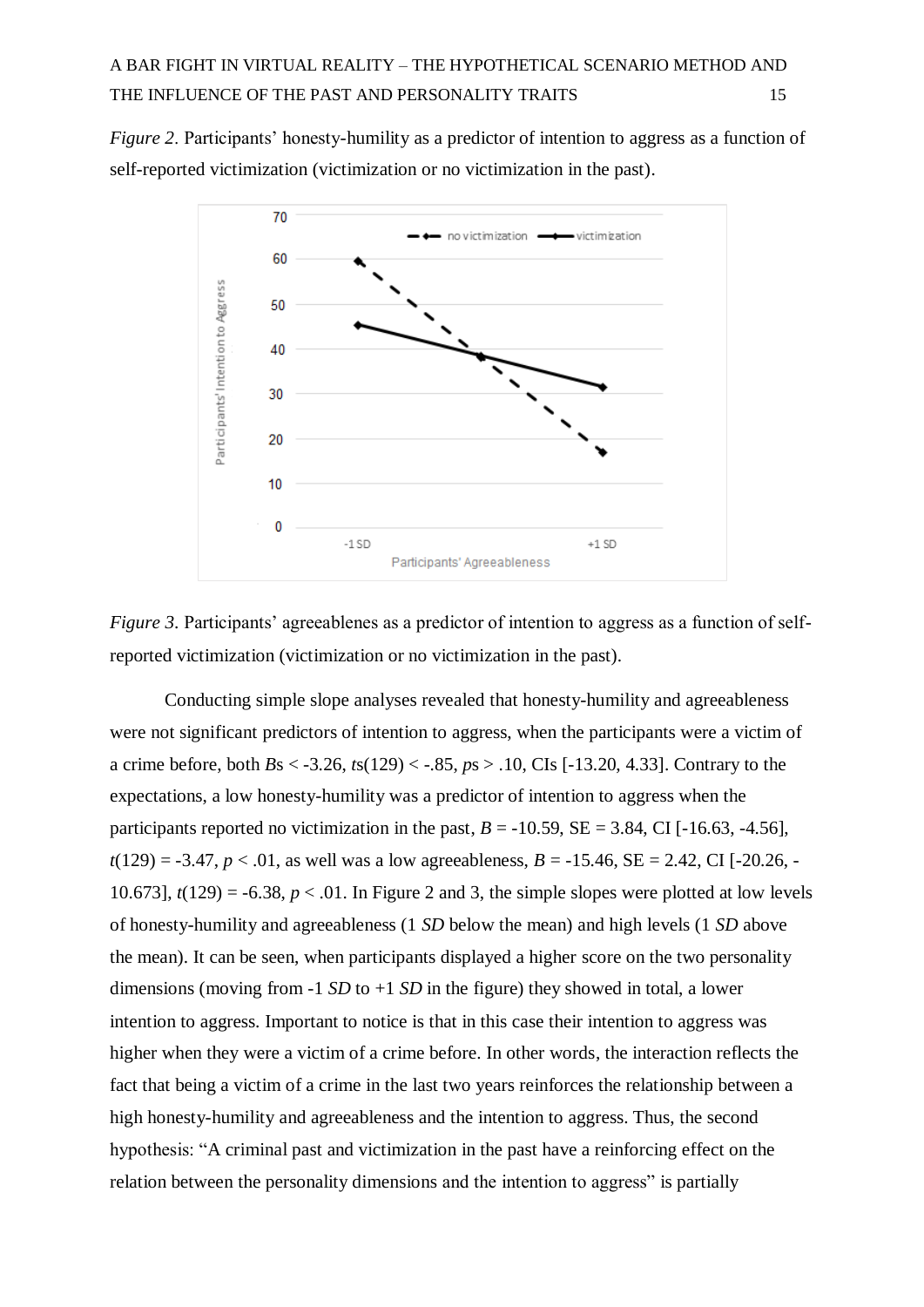supported, because of only the victimization having an effect on the relations instead of also a criminal past.

As it was shown in Table 1 and 2, there were indications of an effect by the presence in the scenario on the intention to aggress. Exploratory moderation analyses revealed that there was a significant negative interaction between the honesty-humility dimension and presence, *B* = -9.82, SE = 3.02, CI [-15.80, -3.83], *t*(128) = -3.24, *p* < .01. In other words, if participants felt more present in the hypothetical scenario, this had a weakened effect on the relation of the honesty-humility personality dimensions and the intention to aggress.

#### Group Effects

The third hypothesis deals with differences in the conditions on the dependent variable presence. To reveal these differences, at first the means and standard deviations were compared.

### Table 4

### Contrast of Presence in the Two Conditions

|          |     | Condition 1 |      | Condition 2 |  |  |
|----------|-----|-------------|------|-------------|--|--|
| Variable | M   |             | M    |             |  |  |
| Presence | 3.4 |             | רד ר |             |  |  |

*Note.*  $N = 142$ .

As shown in Table 4, there are moderate differences between Condition 1 and Condition 2, while comparing the means. This is supported by the results of the t-tests for independent groups. Participants felt significantly more present in the situation as they experienced the scenario in VR than in written form,  $t(139) = 5.21$ ,  $p < .01$ . Thus, the third hypothesis "Participants in the VR-Condition show significantly higher perceptions of presence, compared to participants in the written-scenario Condition" is accepted. In addition, the interaction between presence and the attractiveness of Lisa were not significant. In other words, the attractiveness of Lisa did not have an influence on the differences of feeling present in the two conditions.

### **Discussion**

This study was set up to contribute to existing research in three ways. First, the present study focussed on the characteristics and personality traits of people who behave antisocial,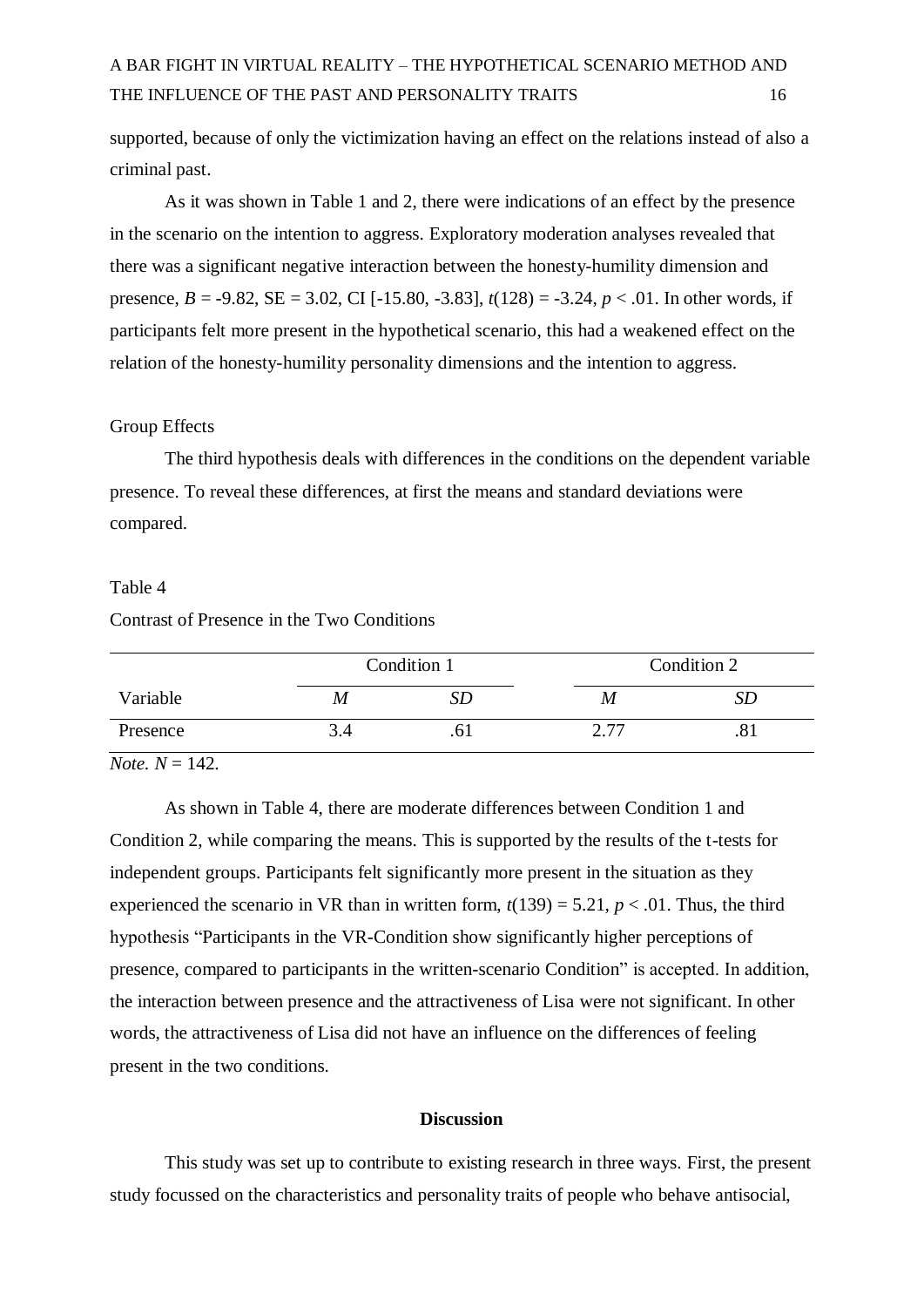rather than on rational choice factors. In addition to that, the prior criminal behaviour and victimization was taken into account. And third, the study aimed to show advantages of using VR and therefore supporting the evidence which was stated beforehand. Based on that, the hypothetical scenario method in criminological research can be optimised to gain better insight and validity.

The results of this study show that there is a relation between different personality dimensions and the intention to aggress. It was hypothesized that a low score on the HEXACO-dimensions honesty-humility, emotionality and agreeableness is a predictor of the intention to aggress. In this study, not all dimensions were related to aggressive behaviour, which is not in keeping with the hypothesis. Surprisingly, the dimension emotionality was not related to the intention to aggress, which is also not in keeping with existing literature. Because, as stated in the introduction, the emotionality dimension is associated with various aspects of displaying aggressive behaviour, for example being "brave and independent" (Ashton & Lee, 2007, p. 156). In this scenario however, a poor emotionality was not related to the intention to aggress. This may be due to the choice of the scenario. The scenario displays a situation where the participants were not alone. They got highly provoked by a guy who was coming too close to the participants' in-the-situation-girlfriend, Lisa. This may have had the effect of wanting to protect Lisa, which results in not being independent anymore. Therefore, the participants were bound to the scenario's conditions, which may explain the missing effect of poor emotionality in relation to the intention to aggress.

Another goal of this study was to find out what reinforces the relation between the personality dimensions and showing aggressive behaviour. The results show that self-reported victimization did so. The self-reported victimization was intensifying the relationship between a high agreeableness and the intention to aggress as well as a high honesty-humility and the intention to aggress. However, it was expected that being a victim of a crime relates to a poor agreeableness and honesty-humility. That means that people who show a lack of patience or moral standards, meaning a low agreeableness or a low honesty-humility, are not at a higher risk of displaying aggressive behaviour if they were a victim of criminal behaviour in the past, maybe because they do not know what it is like to be a victim and how to react. Instead, people whose personalities are characterized by being faithful, loyal and gentle, meaning a high honesty-humility and agreeableness, were at a higher risk of behaving aggressively in this situation if they were victims of a crime before. This may be due to the fact that a poor frustration tolerance is associated with becoming a victim as well as being an offender (Schreck, 1999). However, in this experiment the frustration tolerance of the participants was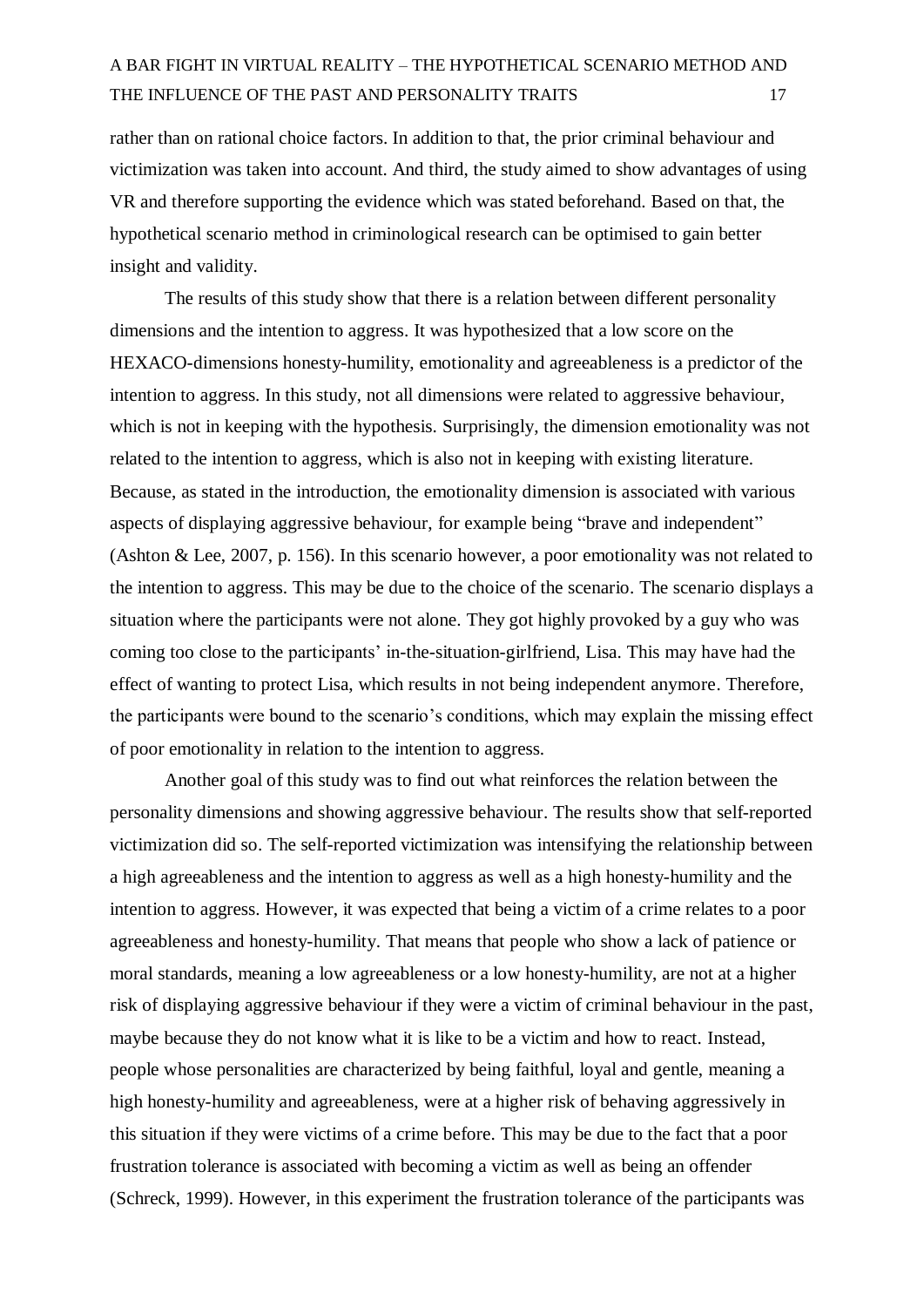not measured. Contrary to previous expectations, participants who displayed criminal behaviour before were not at higher risk of behaving aggressively in this scenario. This result could be explained by a variety of reasons. On the one hand, it might be that in this sample, participants who report criminal actions in the past do not show a lack of self-control with the associated lack of patience or empathy. On the other hand, it might be that offenders may have had difficulties to accept the situation as real, because in the past years they were the ones who started acting out and, in this situation, it was the other way around. But as a conclusion, participants of this study with a criminal past were not at a higher risk of recidivism. In addition, the results show that feeling more present in the situation had weakening effects on the relation between honesty-humility and the intention to aggress. This is surprising, but it might be that the decision to aggress of participants who show a lack of honesty-humility was more related to other factors than their feeling of being present in the situation.

In recent years, research in criminal decision making relied mostly on those hypothetical scenarios where participants had to imagine themselves in a written situation. Written scenarios have been a beneficial tool in the study of criminal behaviour as they provide context and situation specific information to the reader (Van Gelder, De Vries, Demetriou & Sintemaartensdijk, 2018). However, it is argued that the written scenario method has limitations in terms of reflecting emotional aspects that are present at the time of the criminal decision. The limitations have an influence on how realistic the scenario is experienced. VR tries to overcome these obstacles by providing a visual representation of the situation, which eventually leads to more realistic reactions (Van Gelder et al., 2014). In this study, the written scenario method was compared to a scenario presented in VR. It was expected that participants experience higher presence in the VR- than in the written condition. The findings agree with this hypothesis, the participants reported to feel more present in the situation when they were exposed to the visual and audible stimuli in VR. This shows, that hypothetical scenarios in VR are indeed beneficial for research in criminal decision making, as they allow more valid conclusions about the results than written scenarios.

This study had some limitations that further research can try to overcome. For example, the HEXACO was placed to the end of the questionnaire. The participants had to report their feelings beforehand which could have primed them to fill in the HEXACO in a more emotional way. Nevertheless, the dimensions of the HEXACO are factors which are proven to be stable. Therefore, it did not matter at what time this subscale was filled in. In addition, self-reports are always depending on the honesty of the participants and exposed to a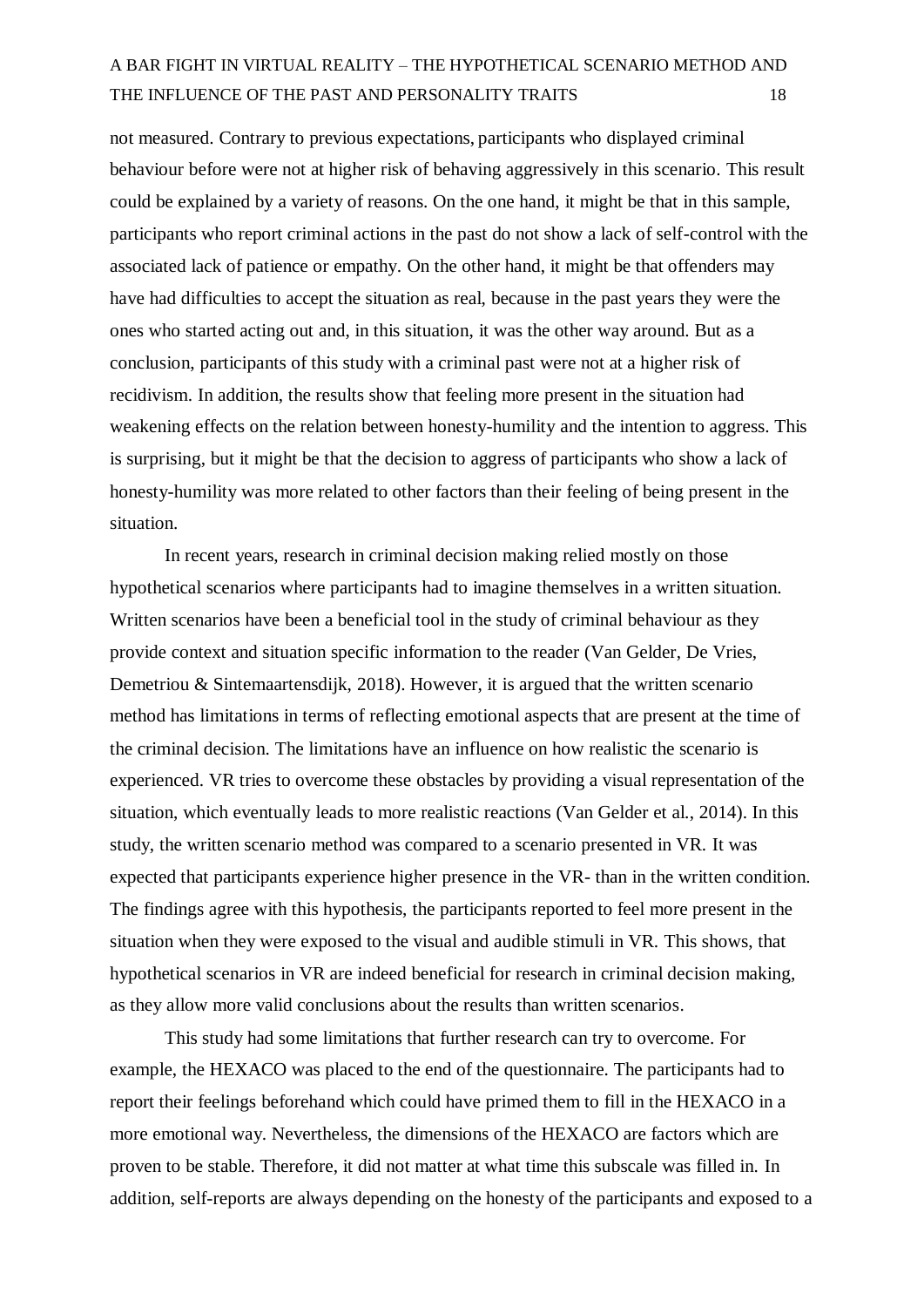phenomenon called social desirability bias – that people answer in a way to avoid embarrassment (Fisher, 1993). Especially the subscale of self-reported victimization and offending were expected to fall victim to this bias. It could be interesting to replicate this study with people who officially reported being a victim of a crime. Then the social desirability bias would not have an influence anymore. It could even lead to developing a programme for victims with a high agreeableness and/or high honesty-humility, in order to respond appropriately in situations where they are provoked by someone else, because they are at a higher risk of displaying aggressive behaviour. In addition, the programme could help to engage in a conversation with their own offenders. In that way the victims can see the negative effects on the other side and enhance their empathy and self-control. Furthermore, research following this study should also measure the frustration tolerance of the participants, because it creates a link between the personality traits of offenders and victims. In addition, future research in this area can investigate in other signs of distress that the participants display and not solely depending on self-reported feelings like anger, anxiety or frustration. It could combine questionnaires with measurements of for instance the heart rate or skin conduction.

The study gains more insight in the characteristics of people who tend to aggress easier than others. This type of research in criminal decision making is needed to decrease recidivism of criminals and the criminal behaviour of former victims and to prevent offenders to aggress in the first place. In this study, especially very balanced people who were victims of a crime before were at a higher risk of displaying aggressive behaviour. In addition, this study shows that VR is a useful tool and certainly beneficial to improve the research in this area as it elicits stronger feelings towards presence than other tools.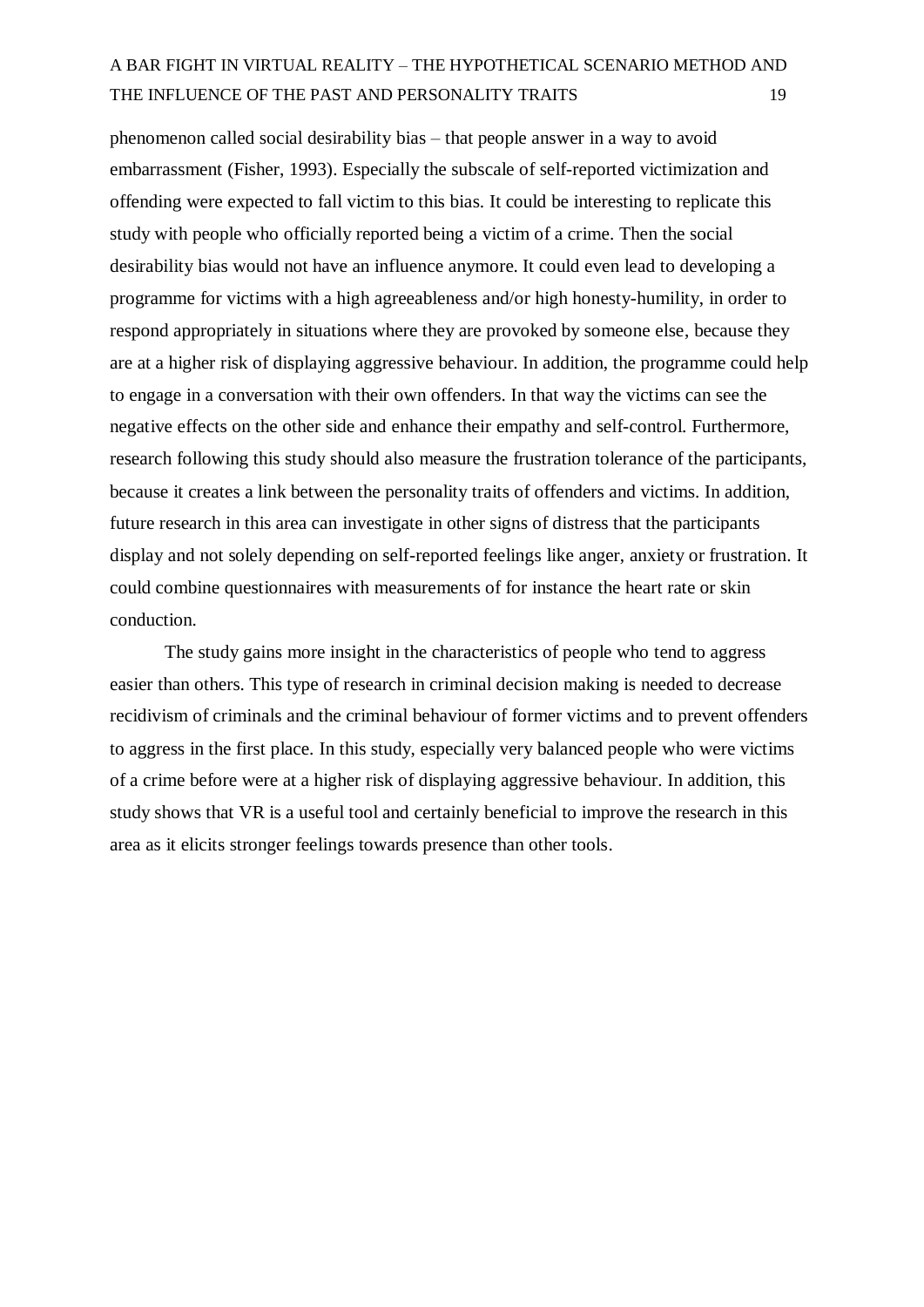#### References

- Ashton, M. C., & Lee, K. (2007). Empirical, theoretical, and practical advantages of the HEXACO model of personality structure. *Personality and social psychology review*, *11*(2), 150-166.
- CBS (2017). Geregistreerde criminaliteit; soort misdrijf, regio. Retrieved from: <http://statline.cbs.nl/Statweb/publication/?DM=SLNL&PA=83648NED>
- CBS (2015). Veiligheidsmonitor 2014. Retrieved from: [https://www.cbs.nl/nl](https://www.cbs.nl/nl-)nl/publicatie/2015/10/veiligheidsmonitor-2014
- Fisher, R. J. (1993). Social desirability bias and the validity of indirect questioning. *Journal of consumer research*, *20*(2), 303-315.
- Van Gelder, J. L., Martin, C., Van Prooijen, J. W., De Vries, R., Marsman, M., Averdijk, M., ... & Donker, T. (2017). Seeing is Believing? Comparing Negative Affect, Realism and Presence in Visual Versus Written Guardianship Scenarios. *Deviant Behavior*, *39*(4), 461-474.
- Van Gelder, J. L., & De Vries, R. E. (2012). Traits and states: Integrating personality and affect into a model of criminal decision making. *Criminology*, *50*(3), 637-671.
- Van Gelder, J. L., De Vries, R. E., Demetriou, A. & Sintemaartensdijk, I. (2018). The virtual scenario method: Moving from imagination to immersion in criminal decision making research. Unpublished Manuscript.
- Van Gelder, J. L., Otte, M., & Luciano, E. C. (2014). Using virtual reality in criminological research. *Crime Science,* 3(10), doi:10.1186/s40163-014-0010-5
- Gendreau, P., Little, T., & Goggin, C. (1996). A meta‐analysis of the predictors of adult offender recidivism: What works!. *Criminology*, *34*(4), 575-608.
- Gottfredson, M. R., & Hirschi, T. (1990). *A General Theory of Crime*. Stanford University Press.
- Hartmann, T., Wirth, W., Schramm, H., Klimmt, C., Vorderer, P., Gysbers, A., ... & Gouveia, F. (2015). The spatial presence experience scale (SPES). *Journal of Media Psychology*, *28*(1), 1–15. doi: 10.1027/1864-1105/a000137